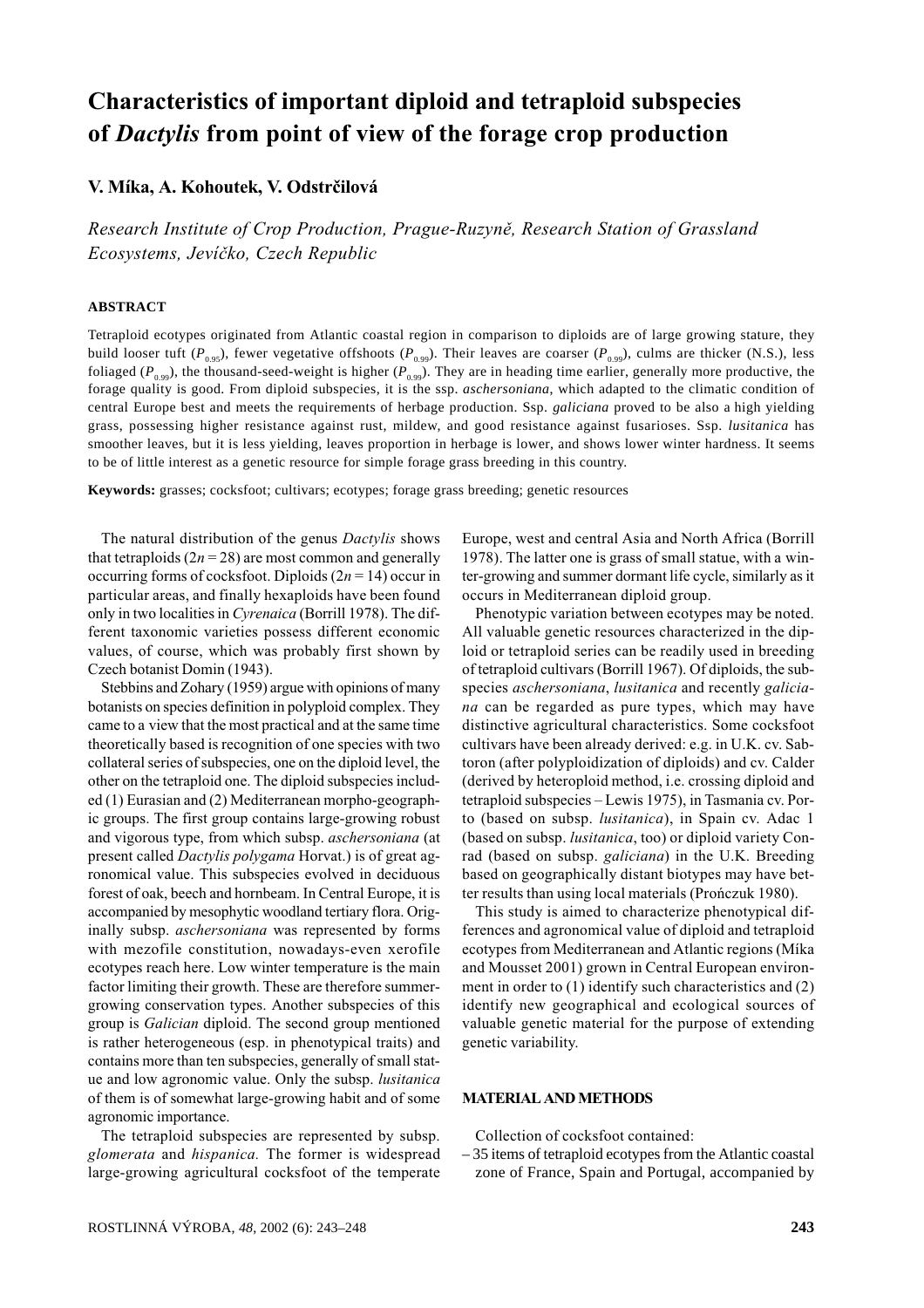all seven Czech Dactylis glomerata ssp. glomerata cultivars

- $-5$  items of diploid ecotypes of D. g. ssp. galiciana from the coast in the southwest of Spain and north of Portugal
- $-3$  items of diploid ecotypes of D, g, ssp. *lusitanica* from the north of Portugal, accompanied by 1 Czech  $D$ . g. ssp. aschersoniana (syn. Dactylis polygama Horvat.) cultivar Tosca

These ecotypes and cultivars were used for the first time in 1997 to establish identical field trials at two sites in the Czech Republic and were studied for five years in compliance with unified methodology thoroughly described previously (Míka and Mousset 2001). They were used for the second time in year 2000 to establish new identical series only at the Jevíčko site, which were followed for two harvest years. From each ecotypes or cultivar, a sufficient number of plants were precultivated in the greenhouse and these were planted into the field trials. The trials scheme contained two plantation alternatives:

- a) in the spacing  $0.45 \times 0.45$  m (30 plants) in one row; next symbolised by I (individuals)
- b) in three rows with spacing  $0.15$  m, plants being in the row distant 0.08 m from each other (36 plants), simulating condition of a normal cover; next symbolised by H (dense cover)

Each alternative at each trial site had two replications. Twenty-six morphological and agronomic traits were evaluated separately in the determinate way of planting and term, defined previously. Parameters of nutritional quality (Table 3) were measured with NIRS vstems 6500. Principal component analyses (PCA) were carried out on the overall data (Tables  $1-3$ ) and for each of the five groups (ecotypes, cultivars). The results are presented in Figures 1 and 2.

# **RESULTS**

Based on traits listed in the Tables 1–3 PCA show distinct distribution effect (Figures 1 and 2). Diploid subspecies, although represented in the experiment only by 9 items, break into sufficiently delimited units (Figure 1). In contrast, tetraploid subspecies cover the same poles as diploids (Figure 2), in accordance with their habitats occupied in the nature. Diploids there interpenetrate the tetraploid zones and occur especially on more specialised sites.

All tested items of *Dactylis* had good winter hardness in the older trial series at both sites. However, in the new series of trials at the Jevíčko site some diploid ecotypes of cocksfoot had somewhat poorer over-wintering in the first winter (2000/2001): after that winter in the trial with

Table 1. Some morphological, anatomical and growth characteristics of Dactylis glomerata subspecies

| Characteristic                                                                                 | Tetraploids $(2n = 28)$<br>Diploids $(2n = 14)$<br>galiciana lusitanica aschersoniana<br>ssp. glomerata |      |                                               |      |      | L.S.D.     |                |
|------------------------------------------------------------------------------------------------|---------------------------------------------------------------------------------------------------------|------|-----------------------------------------------|------|------|------------|----------------|
|                                                                                                |                                                                                                         |      | ecotypes cultivars ecotypes ecotypes cultivar |      |      | $P_{0.95}$ | $P_{0.99}$     |
| Plant height in heading (mm)                                                                   | 598                                                                                                     | 643  | 607                                           | 645  | 589  | 44         | 58             |
| Share of leaves in fresh herbage weight in heading $(\%)$                                      | 49.3                                                                                                    | 52.6 | 49.0                                          | 43.8 | 46.3 | 10.1       | 13.3           |
| Share of cauline leaves in total fresh leaves weight $(\%)$                                    | 16.4                                                                                                    | 17.2 | 18.9                                          | 19.5 | 22.0 | 3.3        | 4.4            |
| Lamina length of sterile offshoots (mm)                                                        | 246                                                                                                     | 278  | 230                                           | 250  | 292  | 37         | 49             |
| Lamina width of sterile offshoots (mm)                                                         | 5.9                                                                                                     | 6.2  | 5.7                                           | 5.9  | 5.8  | 1.4        | 1.8            |
| Lamina length of $3rd$ cauline leaf (mm)                                                       | 207                                                                                                     | 215  | 202                                           | 207  | 243  | 32         | 42             |
| Lamina width of $3rd$ cauline leaf (mm)                                                        | 5.2                                                                                                     | 5.4  | 4.6                                           | 4.7  | 4.6  | 1.3        | 1.7            |
| Area of 3 <sup>rd</sup> cauline leaf lamina according to<br>Kemp $(1960)^*$ (mm <sup>2</sup> ) | 974                                                                                                     | 1050 | 841                                           | 880  | 1012 | 275        | 363            |
| Leaf harshness $(9-1; 9 =$ smooth leaf)                                                        | 4.9                                                                                                     | 5.1  | 6.8                                           | 7.2  | 7.3  | 1.2        | 1.6            |
| Number of siliceous trichomes at 1 mm cauline<br>leaf lamina margin                            | 7.1                                                                                                     | 7.0  | 6.8                                           | 7.3  | 8.9  | 1.3        | 1.7            |
| Height of trichome $(\mu)$                                                                     | 121                                                                                                     | 124  | 71                                            | 103  | 80   | 27         | 36             |
| Number of vascular bundles at the transect in the middle<br>of 3 <sup>rd</sup> cauline leaf    | 14.7                                                                                                    | 14.5 | 14.0                                          | 14.8 | 15.3 | 0.8        | 1.1            |
| Leaf colour $(9-1; 9)$ = dark green)                                                           | 7.9                                                                                                     | 8.2  | 7.9                                           | 7.0  | 6,2  | 0.9        | 1.2            |
| Culm width (mm)                                                                                | 3.11                                                                                                    | 3.16 | 2.93                                          | 3.04 | 2.95 | 0.22       | 0.29           |
| Panicle length (mm)                                                                            | 105                                                                                                     | 106  | 102                                           | 103  | 103  | 3          | $\overline{4}$ |
| Length of bare branch at the inflorescence base (mm)                                           | 46.8                                                                                                    | 51.3 | 30.1                                          | 40.4 | 38.5 | 10.4       | 13.7           |
| Number of flowers in the spikelet                                                              | 3.2                                                                                                     | 3.1  | 2.8                                           | 3.0  | 3.4  | 0.5        | 0.7            |
| Thousand seeds weight (g)                                                                      | 1.22                                                                                                    | 1.37 | 0.63                                          | 0.69 | 0.65 | 0.32       | 0.42           |
| Number of flower heads in 1 m of row length                                                    | 91                                                                                                      | 96   | 110                                           | 143  | 163  | 52         | 69             |
| Tuft density $(9-1; 9 = \text{most dense})$                                                    | 7.0                                                                                                     | 7.3  | 7.1                                           | 8.0  | 7.8  | 0.8        | 1.1            |

<sup>\*</sup> lamina area = c.l.w; where c = coefficient (0.905),  $l$  = lamina length,  $w$  = lamina width in the middle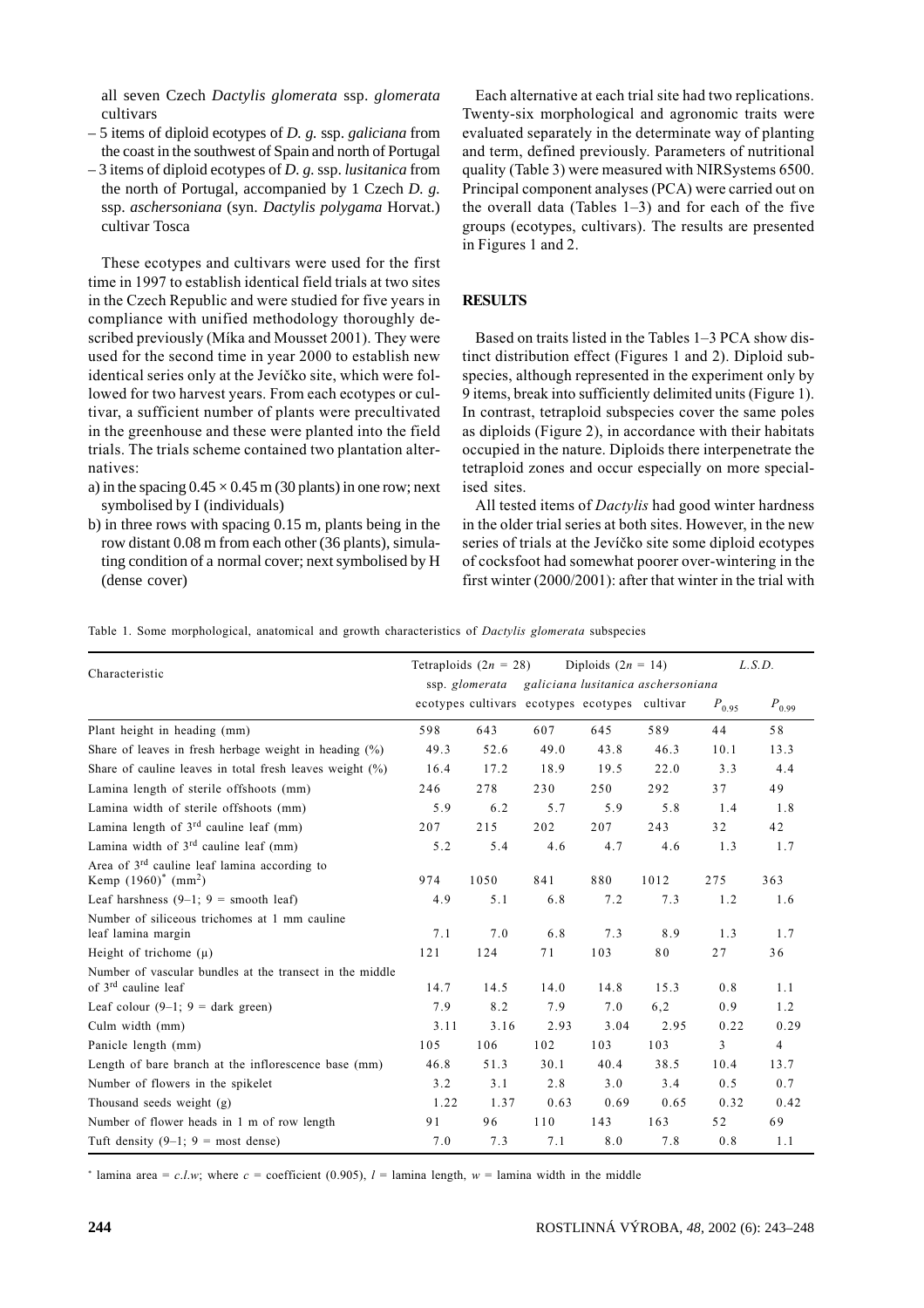#### Table 2. Agronomical features of Dactylis glomerata subspecies

| Characteristic                                         | Tetraploids $(2n = 28)$ |      | Diploids $(2n = 14)$                          |      |      | L.S.D.     |            |
|--------------------------------------------------------|-------------------------|------|-----------------------------------------------|------|------|------------|------------|
|                                                        | ssp. glomerata          |      | galiciana lusitanica aschersoniana            |      |      |            |            |
|                                                        |                         |      | ecotypes cultivars ecotypes ecotypes cultivar |      |      | $P_{0.95}$ | $P_{0.99}$ |
| Over-wintering $(9-1; 9 = best)$                       | 7.7                     | 8.3  | 6.9                                           | 7.3  | 8.5  | 1.4        | 1.8        |
| Earliness in heading (number of days after May 1)      | 22                      | 25   | 27                                            | 28   | 36   | 6.5        | 8.6        |
| Annual dry matter (DM) yield $(t.ha^{-1})$             | 5.16                    | 5.78 | 4.83                                          | 5.01 | 4.96 | 0.16       | 0.21       |
| Share of $1st$ cut in total annual DM yield $(\%)$     | 48.8                    | 54.9 | 50.3                                          | 49.2 | 45.7 | 4.4        | 5.8        |
| Share of $3^{rd}$ cut in total annual DM yield $(\%)$  | 24.4                    | 15.5 | 21.3                                          | 22.6 | 21.8 | 2.3        | 3.0        |
| Regrowing after 1 <sup>st</sup> cut (9–1; 9 = highest) | 7.2                     | 7.2  | 6.8                                           | 7.3  | 7.0  | 0.5        | 0.7        |
| Rust resistance $(9-1; 9)$ = highest)                  | 6.5                     | 6.8  | 7.3                                           | 6.7  | 6.8  | 0.6        | 0.8        |
| Fusarium resistance $(9-1; 9)$ = highest)              | 6.3                     | 7.5  | 6.8                                           | 6.5  | 7.6  | 0.9        | 1.2        |
| Grass mildew resistance $(9-1; 9)$ = highest)          | 7.1                     | 7.1  | 7.3                                           | 6.8  | 7.1  | 0.4        | 0.5        |
| Virus resistance $(9-1; 9)$ = highest)                 | 7.4                     | 7.5  | 7.4                                           | 7.0  | 7.4  | 0.5        | 0.7        |

scattered planting of individuals (I), items of *Dactylis* glomerata ssp. galiciana over-wintered from > 95% and items of *D*. g. ssp. galiciana over-wintered from  $> 89\%$ . The remaining plants were so much weakened after winter that DM yield decreased in the following 1<sup>st</sup> cut  $(41.5\%,$  resp. 31.7%, related to the whole experiment average). They regenerated their vigour until the term of the  $2<sup>nd</sup>$  cut and rendered 99.2%, resp. 63.6% of the yield (related to the whole experiment average). At the same site but in dense sward (H) even the above-mentioned items over-wintered satisfactorily, the plants were only slightly weakened and they recovered quickly and well before the first cut. Solitary planting in a wide spacing in the field nursery (I) causes that effects of frost, esp. alternation of freezing and warmer periods during winter, are much harder than that on the plants in the dense sward (H). Although the course of winter 2000/2001 was not distinctively different from the winter 1997/1998, individual plants reacted on the every alternation in frosty period pattern more susceptibly.

None of them demonstrated observable active growth during non-frost winter periods without snow cover, or summer growth dormancy during summer drought.

Tetraploid ecotypes and cultivars of Dactylis glomerata ssp. glomerata were, when compared to diploids, of more stature habitus, they had looser tuft  $(P_{0.95})$ , fewer fertile offshoots ( $P_{0.99}$ ), they were slightly better foliaged (N.S.). Leaf laminas are shorter  $(P_{0.95})$ , somewhat wider (N.S.), coarser  $(P_{0.99})$ , with fewer vascular bundles (N.S.). Culms are thicker (N.S.), less foliaged ( $P_{0.99}$ ), panicles somewhat higher (N.S.), with obviously longer bare branch at the inflorescence base  $(P_{0.99})$ . Number of individual flowers in the spikelet is usually similar for both cytotypes. However, 1000-seeds weight (TSW) is significantly higher  $(P_{0.99})$  – Table 1.

Tetraploids were in heading date earlier (esp. in comparison to subsp. *aschersoniana*), in annual dry matter (DM) yield more productive  $(P_{0.95})$ , with high share of  $1<sup>st</sup>$  harvest (esp. in the case of tetraploid cultivars) – Table 2. Forage quality varies among and within subspecies (Table 3). For example, coefficient of variance V for organic matter digestibility (OMD) in the 1<sup>st</sup> harvest of tetraploid ecotypes was 6.3%, and variance coefficient for fibre was 11.9%.

Among individual diploid subspecies, Dactylis there were determined significant differences with regards to morphological and anatomical features, agronomic and nutritional values. Subspecies *aschersoniana*, represented here by cultivar Tosca, has denser tuft, high number of offshoots per a plant  $(P_{0.99})$ , offshoots are finer, shorter,

| Characteristic                                          |   | Tetraploids $(2n = 28)$<br>Diploids $(2n = 14)$<br>galiciana lusitanica aschersoniana<br>ssp. glomerata |      |                                               |      | L.S.D. |            |            |
|---------------------------------------------------------|---|---------------------------------------------------------------------------------------------------------|------|-----------------------------------------------|------|--------|------------|------------|
|                                                         |   |                                                                                                         |      | ecotypes cultivars ecotypes ecotypes cultivar |      |        | $P_{0.95}$ | $P_{0.99}$ |
| Organic matter digestibility (OMD)                      |   | 69.4                                                                                                    | 71.5 | 71.8                                          | 70.7 | 72.6   | 1.8        | 2.4        |
| Protein (CP) $(g.kg^{-1}DM)$                            |   | 130                                                                                                     | 134  | 131                                           | 128  | 132    | 6          | 8          |
| Fibre (CF) $(g.kg^{-1}DM)$                              |   | 267                                                                                                     | 260  | 255                                           | 265  | 257    | 11         | 15         |
| Nett energy of lactation (NEL) $(MJ.kg^{-1}DM)$         |   | 5.8                                                                                                     | 5.9  | 6.1                                           | 6.0  | 6.1    | 0.4        | 0.5        |
| Organic matter digestibility (OMD)                      | 3 | 74.9                                                                                                    | 75.8 | 76.2                                          | 76.0 | 75.9   | 2.1        | 2.8        |
| Protein (CP) $(g.kg^{-1}DM)$                            |   | 162                                                                                                     | 165  | 170                                           | 165  | 168    | 9          | 12         |
| Fibre (CF) $(g.kg^{-1}DM)$                              |   | 235                                                                                                     | 220  | 221                                           | 228  | 222    | 10         | 13         |
| Nett energy of lactation (NEL) (MJ.kg <sup>-1</sup> DM) |   | 6.2                                                                                                     | 6.3  | 6.2                                           | 6.2  | 6.3    | 0.3        | 0.4        |

Table 3. Herbage nutritional quality of *Dactylis glomerata* subspecies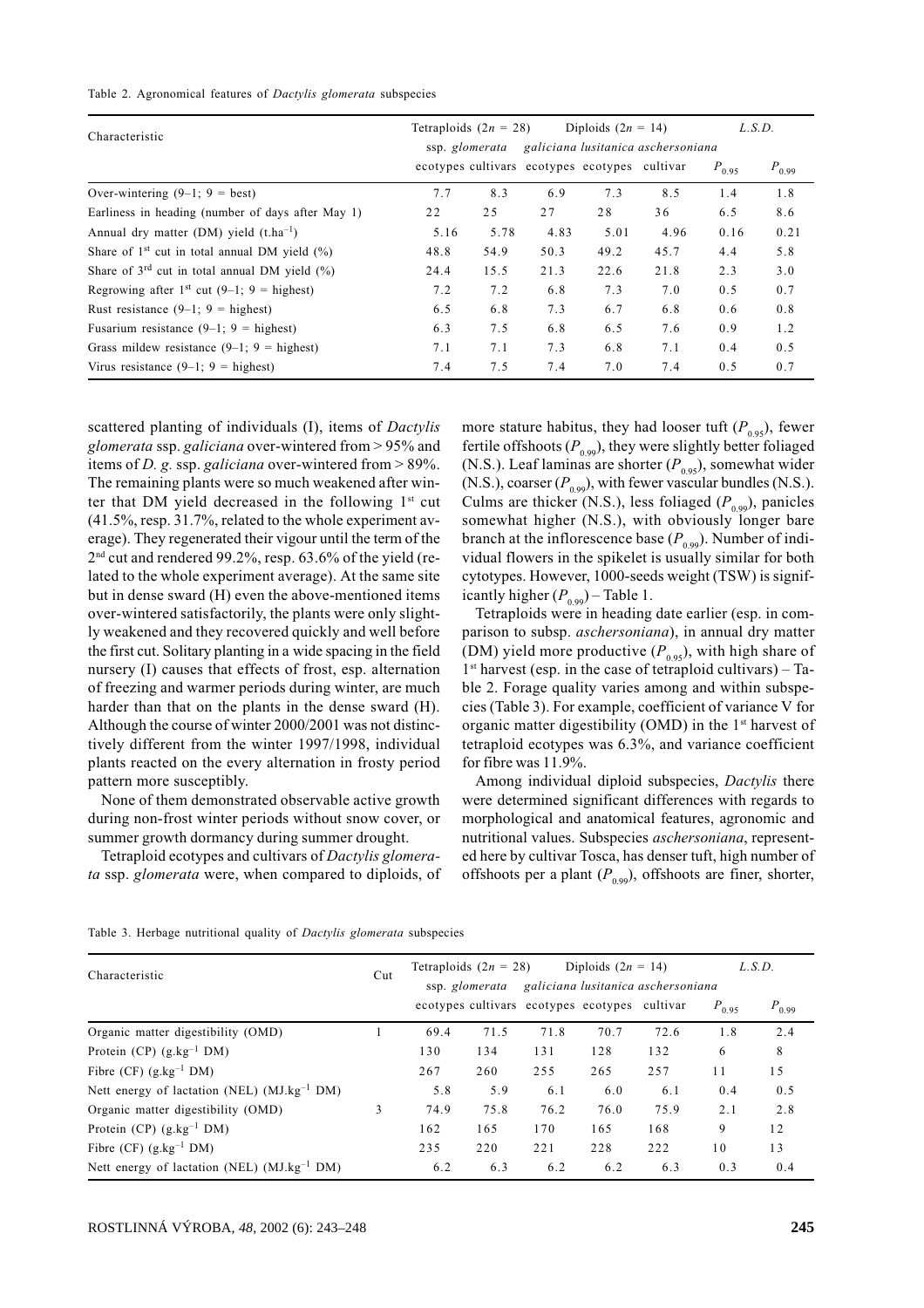

Figure 1. Organisation of diploid subspecies  $(A = D \text{actylis}$  glomerata ssp. aschersoniana,  $L =$  Dactylis glomerata ssp. lusitanica,  $G =$  Dactylis glomerata ssp. galiciana)

 $F_1$ ,  $F_2$  = axes of Principal Component analyses (PCA)

with higher proportion of cauline leaves out of total fresh leaves weight. It has looser panicles than  $D$ ,  $\varrho$ , ssp,  $\varrho$ *merata*, with fewer spikelets in the clusters, its lemmas are hairless on the keels and have shorter awn-points. They make up denser and lower vegetation cover, plants are of semi-erected to erected shape. Although trichomes on the leaf edge are more frequent, they are lower  $(P_{0.99})$  and the leaf looks smoother  $(P_{0.99})$ . Subspecies *aschersoniana* exhibits great winter hardness, it is one week later in heading compared to the average of tetraploid cultivars. However, it gives about 15% lower annual DM yield (Table 2), but somewhat better annual DM yields distribution through harvests. Herbage quality is slightly better, esp. OMD, protein and NEL (i.e.nett energy for lactation).

Diploid subsp. *galicina* seems in the range of morphological and production features also interesting. It is high yielding and it possesses higher resistance against rust and mildew (Table 2). Especially ecotype No. 39 has a remarkably smooth leaf, it is productive, well foliaged, and exhibits good resistance against fusarioses.

Diploid subspecies lusitanica has quite smooth leaves, but leaf proportion in herbage is somewhat (N.S.) lower. It is less productive, its health condition is good, and forage quality is comparable with tetraploids. However, poorer winter hardness of individuals over the 1<sup>st</sup> winter after planting at the Jevíčko site warns against definite recommendation for use in climatic conditions of central Europe.

# **DISCUSSION**

Tetraploids in the nature are the most successful types in Dactylis, they are more numerous, more widely distrib-



Figure 2. Organisation of tetraploid subspecies *glomerata* ( $\bullet =$  ecotype.  $\bullet$  = cultivar)

 $F_1$ ,  $F_2$  = axes of Principal Component analyses (PCA)

uted and colonise a great range of habitats. In addition, according to the evaluation of their qualities and features they occupy rather compact position in relation to PCA axes (Figure 2) though some shift of Czech cultivars from the ecotypes of Atlantic and Mediterranean region is obvious. It can be documented that these cultivars had been derived largely from original ecotypes from continental Europe. In contrast, maritime ecotypes were selected for these field trials by Mr. Mouset (Míka and Mousset 2001) primarily to extend vegetation period until the beginning of winter and to start vegetation early in spring. Using these tetraploid ecotypes in further breeding of Dactylis glomerata ssp. glomerata for continental conditions seems to be from cytogenetic reasons much easier than using diploid ecotypes (Borrill 1978), although the latter can contribute to extension of genetic variability much more. Still even this is feasible, which is documented by tetraploid cultivars of cocksfoot that were bred on their basis and registered in the U.K. in the 1970s. Some of the tetraploid ecotypes (esp. from Brittany) exhibit significantly higher grass mildew and rust (crown and orchardgrass rust) resistance (Mika and Mousset 2001) and their use in the breeding of new cultivars for continental conditions may prove useful (similarly Prońzuk 1980).

In the vegetative organs of *Poaceae*, the most important diagnostic feature is a leaf, because it exhibits relatively minor anatomical and structural variation, as well as relatively little interaction with environment. Many of these variations are rather quantitative than qualitative (Metcalfe 1960). For example, the number of vascular bundles at the middle transect of  $3^{rd}$  cauline leaf for the tetraploid ecotypes was relatively constant ( $V = 2.3\%$ ). In contrast, the number of trichomes per 1 mm of the edge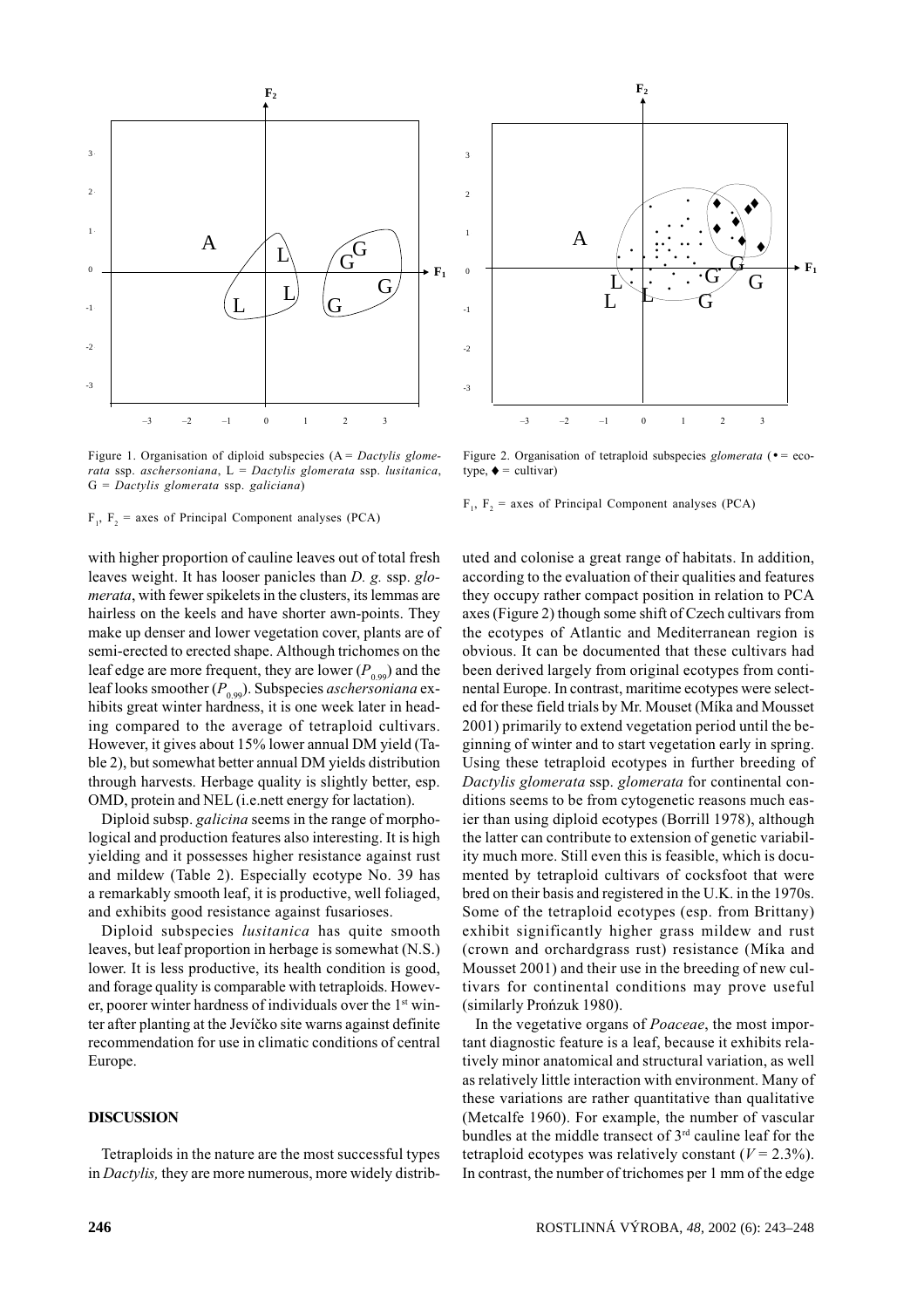of leaf lamina is more variable feature ( $V = 15.8\%$ ), similarly to leaf harshness ( $V = 18.2\%$ ). Considering evidential interaction of harshness and quality of light (Míka and Našinec 1983), it is necessary to evaluate harshness for plants grown in full sunlight. Although according to the share of leaves on the fresh herbage weight of subsp. glomerata appears to be high quality grass (Table 1), in fact only a few ecotypes tested have better digestibility, without any obvious relation to their origin. These results suggest that with relatively high share of leaves, somewhat lower nutritional quality is not due to a direct influence of environment on the digestibility of a cell wall, but it is more likely to be due to differences in the morphological and anatomical structures. It does not exclude that many populations exist that are superior in respect of physiological attributes affecting vield and nutritional qualities. There is a continuing need to identify such characteristics, and to develop suitable screening procedures for them. Tetraploid subspecies glomerata appears to be a hybrid sharing characteristics of both temperate and Mediterranean diploids. It is the most successful type in *Dactylis* (Borrill 1978).

The diploids, in the light of these results, could be seen not only as a material for improving tetraploid cultivars, but also as a valuable grass as such for special purposes. The lower productivity and obvious ability to form dense cover of cultivar Tosca predestine it for the usage in soil setting aside (Šantrůček et al. 2001), it can be used for grassing over of interstrips in cocksfoot due to high shadow tolerance and persistency. Its relatively weak competition ability allows its use as a non-aggressive partner in mixtures with alfalfa or other legumes (similarly Vacek 1974). Overall, the forest zone subsp. *aschersoniana* is well adapted to the production usage demands in continental conditions (Borrill 1978).

The subsp. *galiciana* has also high direct agronomic value, whereas subsp. *lusitanica* only limited. The poorer winter hardness of ssp. *lusitanica* in one trial is in accordance with results of previous testing at Welsh Plant Breeding Station in Aberystwyth (Borrill 1978). Although they overwintered obviously better in the dense sward than in individual plantations, their use in the condition of central Europe may require higher caution and thorough testing than the older series of trials suggested (Míka and Mouset 2001). Nevertheless, in principle it is possible, which is well documented by the existence of varieties that are grown for forage production in the Western Europe and elsewhere.

The financial support of the project GA CR Prague no. 521/00/1014 "Analysis of growth and agronomy characteristics of spontaneous population of cocksfoot (Dactylis glomerata L.) from Mediterranean and Atlantic regions" is greatly acknowledged.

# **REFERENCES**

- Borrill M. (1967): Colchiploid and heteroploid techniques for the incorporation of diploid *Dactylis* genomes into tetraploid hybrids. Ann. Rep. WPBS Aberystwyth 1966: 51–56.
- Borrill M. (1978): Evolution and genetic resources of cocksfoot. Ann. Rep. WPBS Aberystwyth 1977: 190-209.
- Domin K. (1943): Morfologická studie o rodu Dactylis. Acta Bot. Bohem., 16: 147.
- Kemp C.D. (1960): Method of estimating the leaf area of grasses from linear measurements. Ann. Bot., 24: 491-499.
- Lewis E. J. (1975): An alternative technique for the production of amphiploids. Ann. Rep. WPBS Aberystwyth 1974: 15
- Metcalfe C.R. (1960) Anatomy of the monocotyledons. I. Gramineae. Oxford Univ. Press.
- Míka V., Mousset C. (2001): Vegetative and agronomic characteristics of wild populations of orchard-grass (Dactylis glomerata L.) from Mediterranean and Atlantic regions grown in Central European conditions. Rostl. Výr., 47:  $174 - 180.$
- Míka V., Našinec J. (1983): Vliv osvětlení na drsnost listu srhy laločnaté (Dactylis glomerata L.). Sbor. Věd. Prací VŠÚP Troubsko, 8: 45–51.
- Prończuk S. (1980): Problemy metodyczne w hodowli wyspecjalizowanych odmian traw na przykladzie kupówki pospolitej (Dactylis glomerata L.). Hodow. Rośl., 24: 77-94
- Stebbins G.L., Zohary D. (1959): Cytogenetic and evolutionary studies in the genus Dactylis. 1. Morphology distribution and interrelationships of the diploid subspecies. Univ. California Publ. Bot., 31: 1-40.
- Šantrůček J., Svobodová M., Brant V. (2001): Yields and weed infestation of more years forage crops on set - aside arable land. Zeszyty naukowe, č. 330, 54/I, Akad. Roln. Kollataja, Kraków: 59-68.
- Vacek V. (1974): Dactylis polygama (Horvat.) Dom. as a potential genetic source. Sbor.  $\dot{U}VTI$  – Genet. a Slecht., 10:  $89 - 100.$

Received on February 5, 2002

## **ABSTRAKT**

### Charakteristiky pícninářsky významných diploidních a tetraploidních subspecií Dactylis

Diploidní a tetraploidní ekotypy Dactylis, pocházející z mediteránní a atlantické oblasti, byly hodnoceny v polních pokusech na dvou místech v ČR po dobu pěti let a v dalším pokuse s časovým posunem na jednom místě po dva roky. Bylo k nim přiřazeno sedm českých kultivarů Dactylis glomerata ssp. glomerata a kultivar Dactylis glomerata ssp. aschersoniana Tosca. Záměrem studie bylo identifikovat rozdíly ve významných růstových charakteristikách a v agronomické hodnotě. Materiál z této geografické oblasti byl zkoumán též z hlediska genetických zdrojů pro účely rozšíření variability s možným využitím ve šlechtění Dactylis. Pokusy byly vedeny podle jednotné metodiky, zahrnující dva způsoby výsadby: a) indivi-